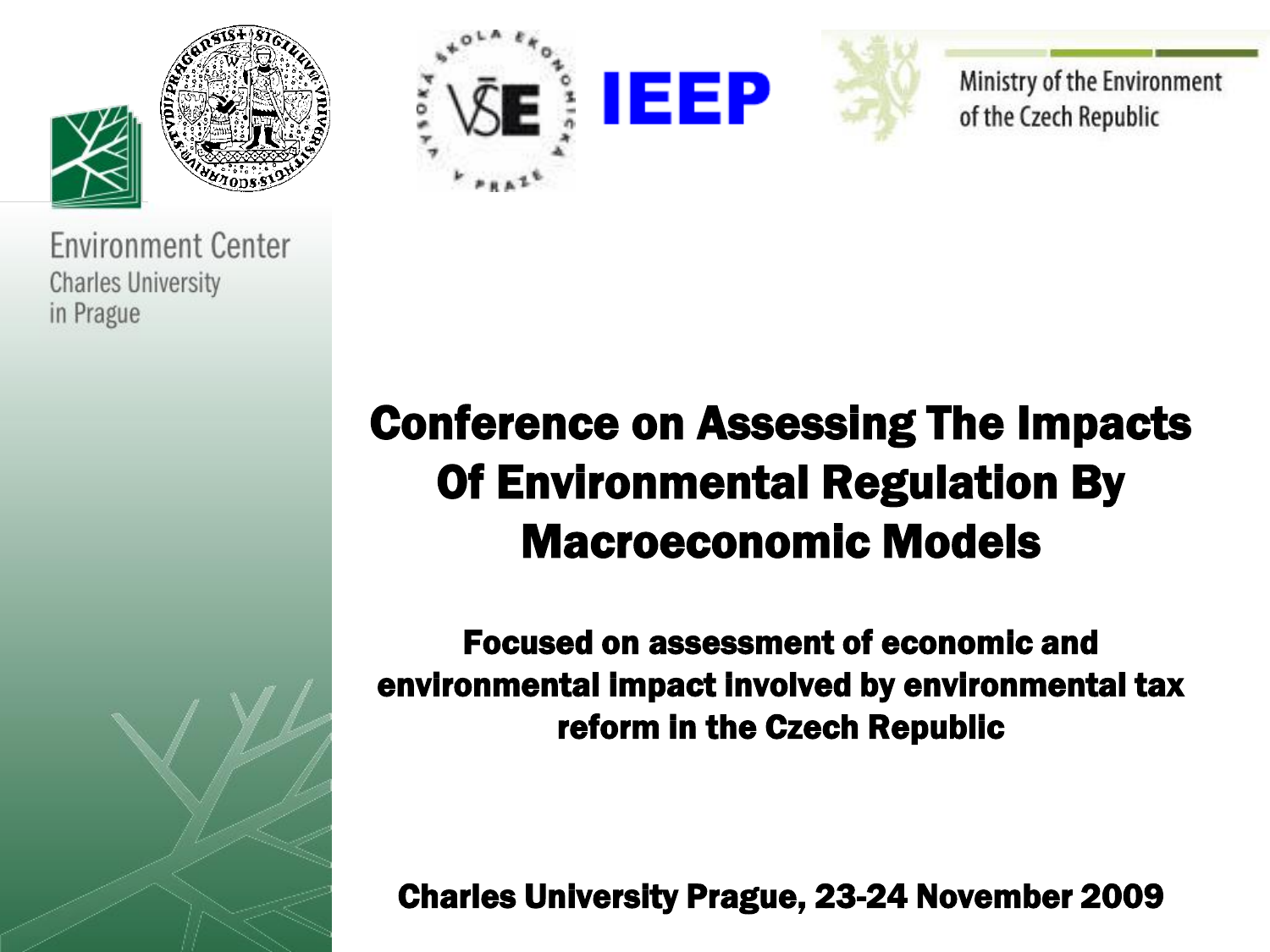# MODEDR Project

#### Modelling of Environmental Tax Reform Impacts: Second Phase of the ETR

- Funded by the Czech Ministry of the Environment during Nov 2007 to Dec 2010
- Research team
	- $\checkmark$  Charles University Prague, Environment Center
	- $\checkmark$  University of Economics Prague, Institute of Environmental and Economic Policy
	- $\checkmark$  Metroeconomica, UK
	- $\checkmark$  Cambridge Econometrics, UK
- Project objectives
	- $\checkmark$  to evaluate current regulation in AQ and climate change policy and provide suggestions on revision of instrument
	- $\checkmark$  to develop and apply models to predict impacts of regulation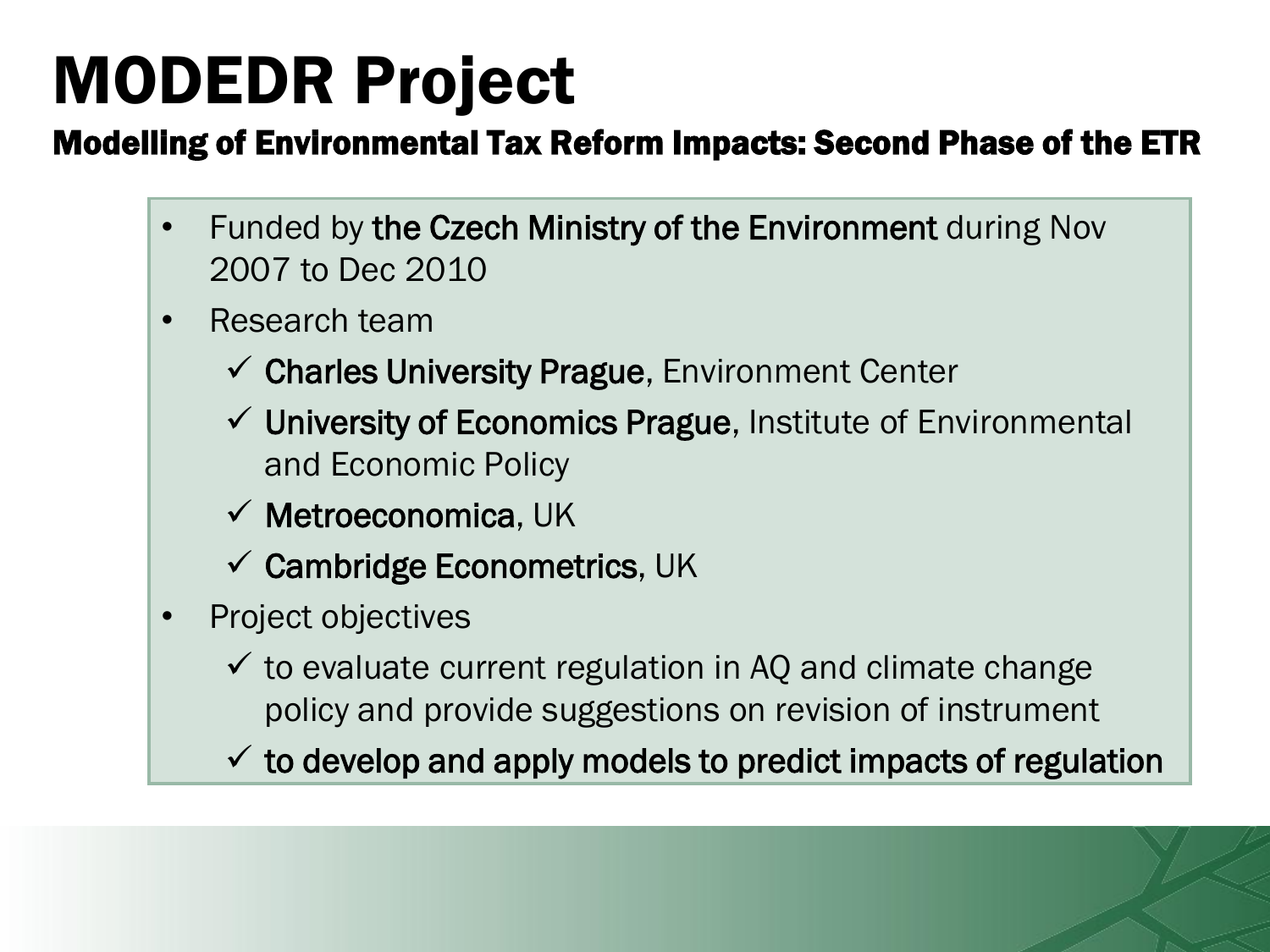# MODEDR

## Its models and quantitative approaches

AC/CC – ex ante and ex post quantification of administration and transaction costs *[ieep]*

- DASMOD a micro-simulation model to predict effects on distribution and equity *[Charles]*
- CGE computable general equilibrium model of Czech economy *[Metroeconomica with Charles]*
- E3ME macro-econometric model of Czech economy linked with the EU *[Cambridge Econometrics with Charles & ieep]*

MESSAGE – PE optimization model of energy sector *[Charles]*

*ExternE –* quantification of the external costs of airborne pollution and climate change impacts incl. a review on MAC *[Charles]*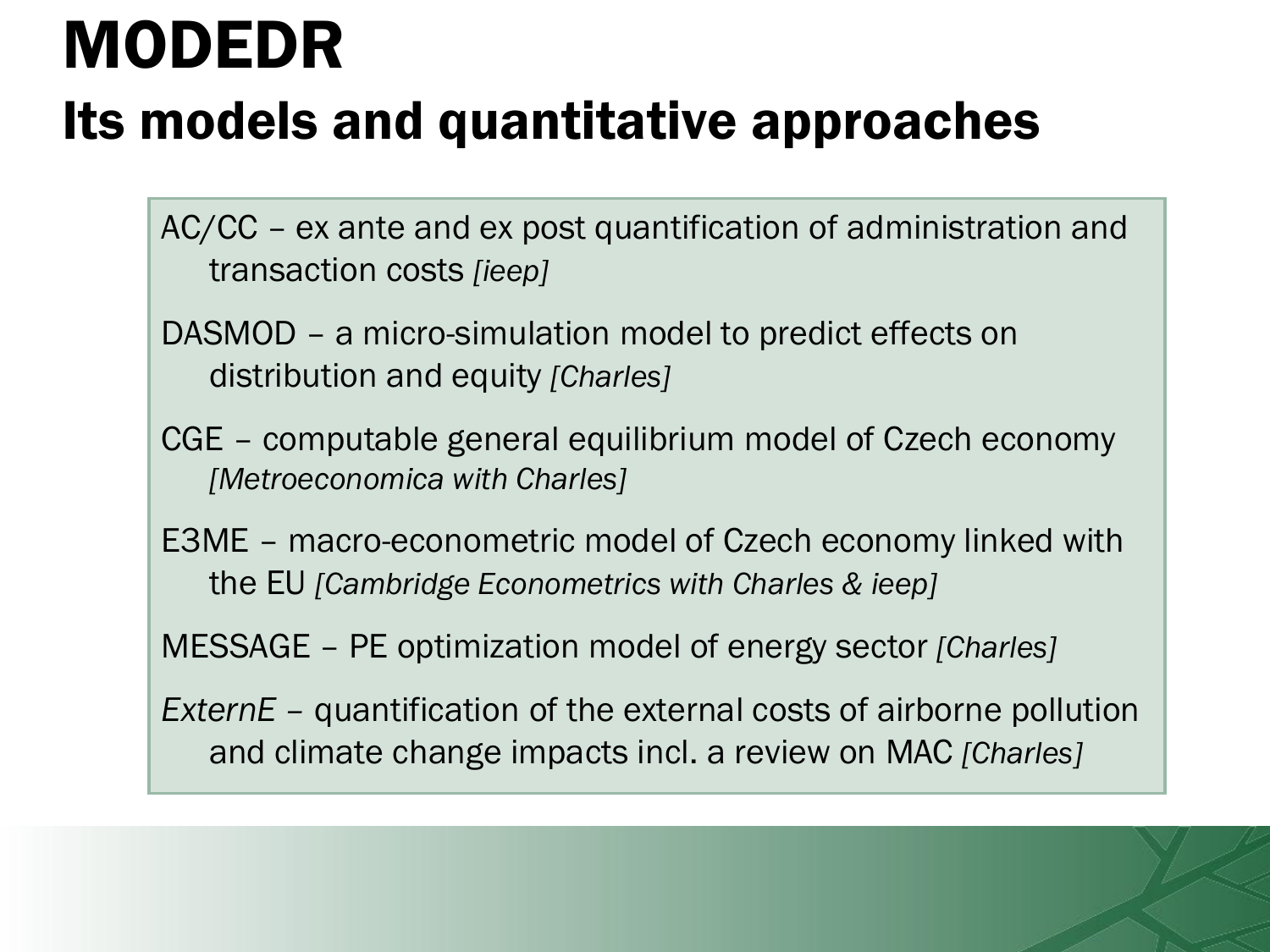### Conference objectives, but not only…

to present quantitative approaches to assess the effects due to environmental regulation

specifically, focus on **macroeconomic models** that are recently under development and/or have been used to assess economic and environmental impacts due to air quality regulation and climate change mitigation for the Czech Republic

to assess the impacts possibly involved –just recently discussed– intervention in the Czech Republic  $\rightarrow$  environmental tax reform

to learn about advantages and limitations of presented models and draw suggestion for further model demands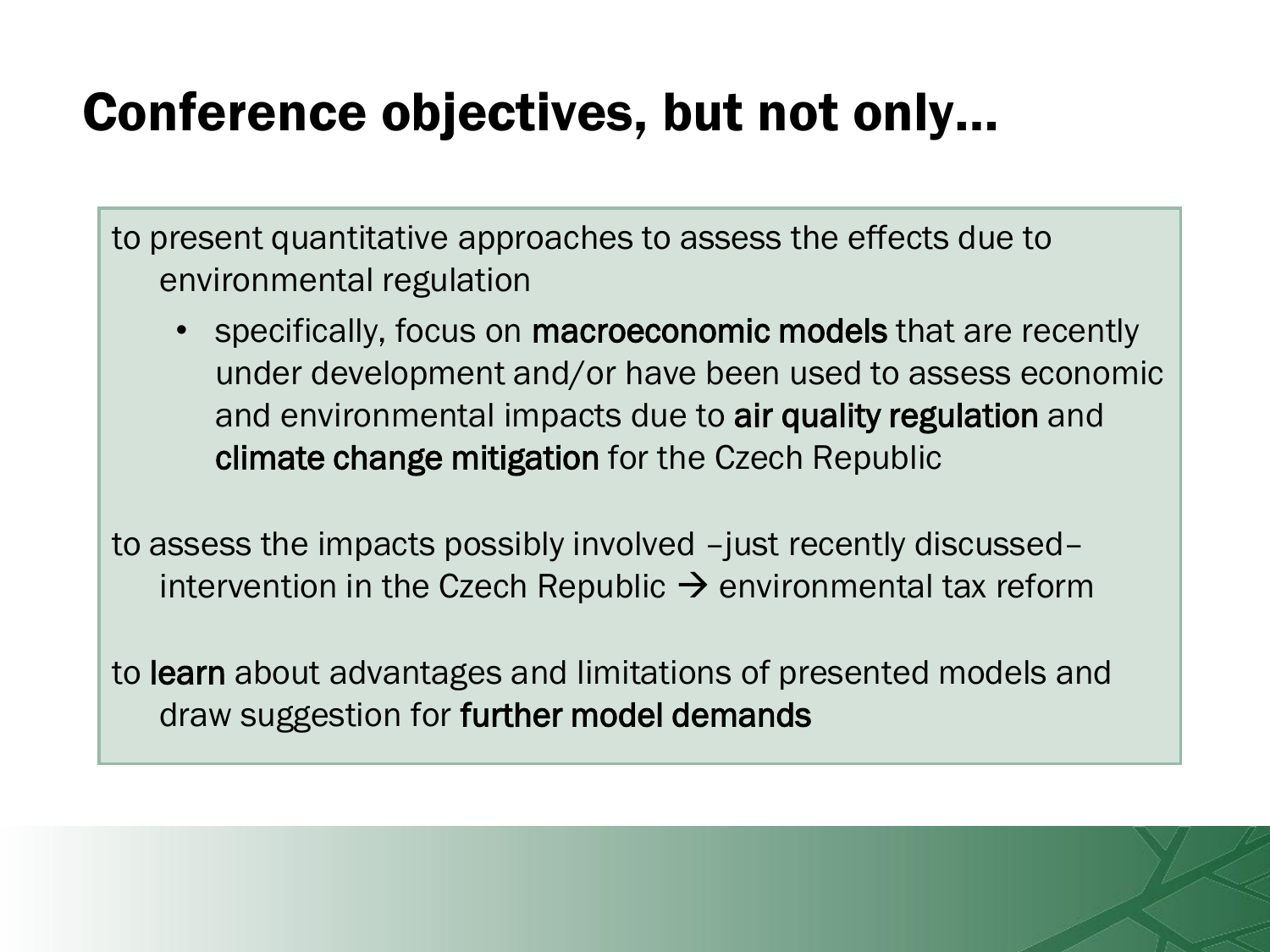# Conference keynote speakers and round-table panelists

Thomas Sterner, University of Gothenburg, Sweden; President of the EAERE Association

Denise Van Regemorter, Catholic University of Louvain, Belgium; IPTS, EU JRC, Seville

Markus Blesl, Universität Stuttgart, Institute of Energy Economics and Rational Use of Energy

Olga Kiulia, Metroeconomica; ETH Zürich, Swiss Federal Institute of Technology

Anil Markandya, Metroeconomica; University of Bath, UK; Basque Centre for Climate Change Bilbao, Spain

Chair: Bedřich Moldan, CUEC and Senate of the Czech Parliament

Anil Markandya Thomas Sterner

Martin Bursík, Czech Green Party Tomáš Khorel, Ministry of Industry and Trade, Deputy Minister Advisor Aleš Kuták, Deputy Minister, Czech Ministry of the Environment Jan Mládek, Czech Social Democratic Party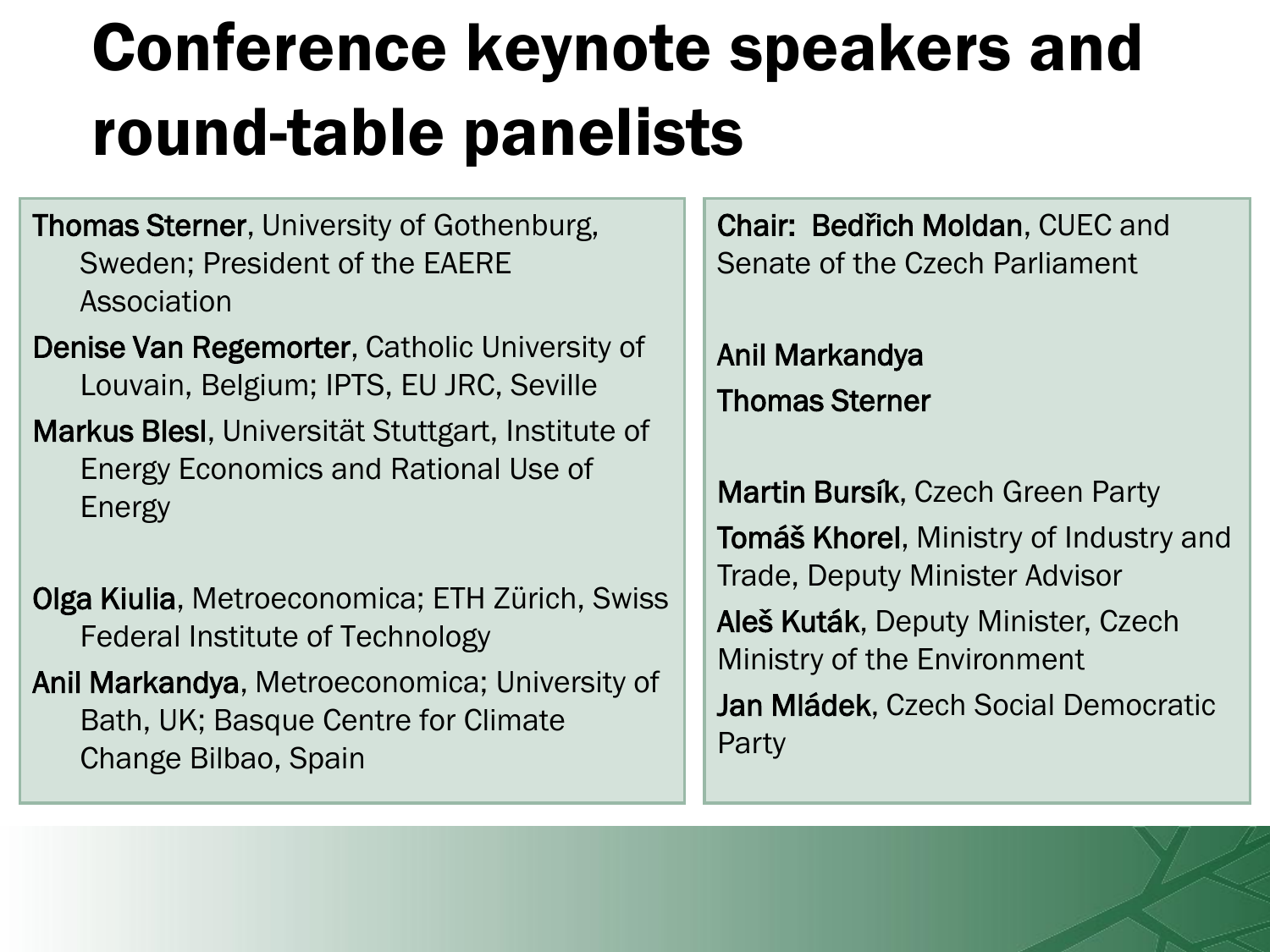## Day 1 – Monday, 23rd November 2009

#### **I. Introduction on Regulatory Framework** *(9:00-12:40)*

Opening Welcome (*Bedřich Moldan & Milan Ščasný)*

Policy Context: Proposals on Environmental Tax Reform, Energy and Emission Taxation in the Czech Republic *(Petr Holub)*

Importance of modelling in environmental policy and decision-making *(Anil Markandya)*

Efficient Environmental Regulation And Its Impacts *(Thomas Sterner)*

Economic Rationale for Regulation: Environmental Externalities, Abatement Costs And MBI (*Vojtěch Máca, Jan Melichar, Milan Ščasný)*

#### **II. Assessing the Impacts at Macro Level** *(13:40-16:00)*

Modelling Impacts of Energy And Environmental Policies for the EU and the Czech Republic by CGE GEM-E3 Model (*Denise van Regemorter)*

Economic and Environmental Impacts Assessed by CGE Model (*Olga Kiulia)* and by Macroeconometric Model E3ME for the Czech Republic (*Milan Ščasný & Vítězslav Píša)*

**Round-Table Discussion** *(16:00-17:15)*

**Dinner and Wine Tasting in MONARCH Winery** *(18:00 on)*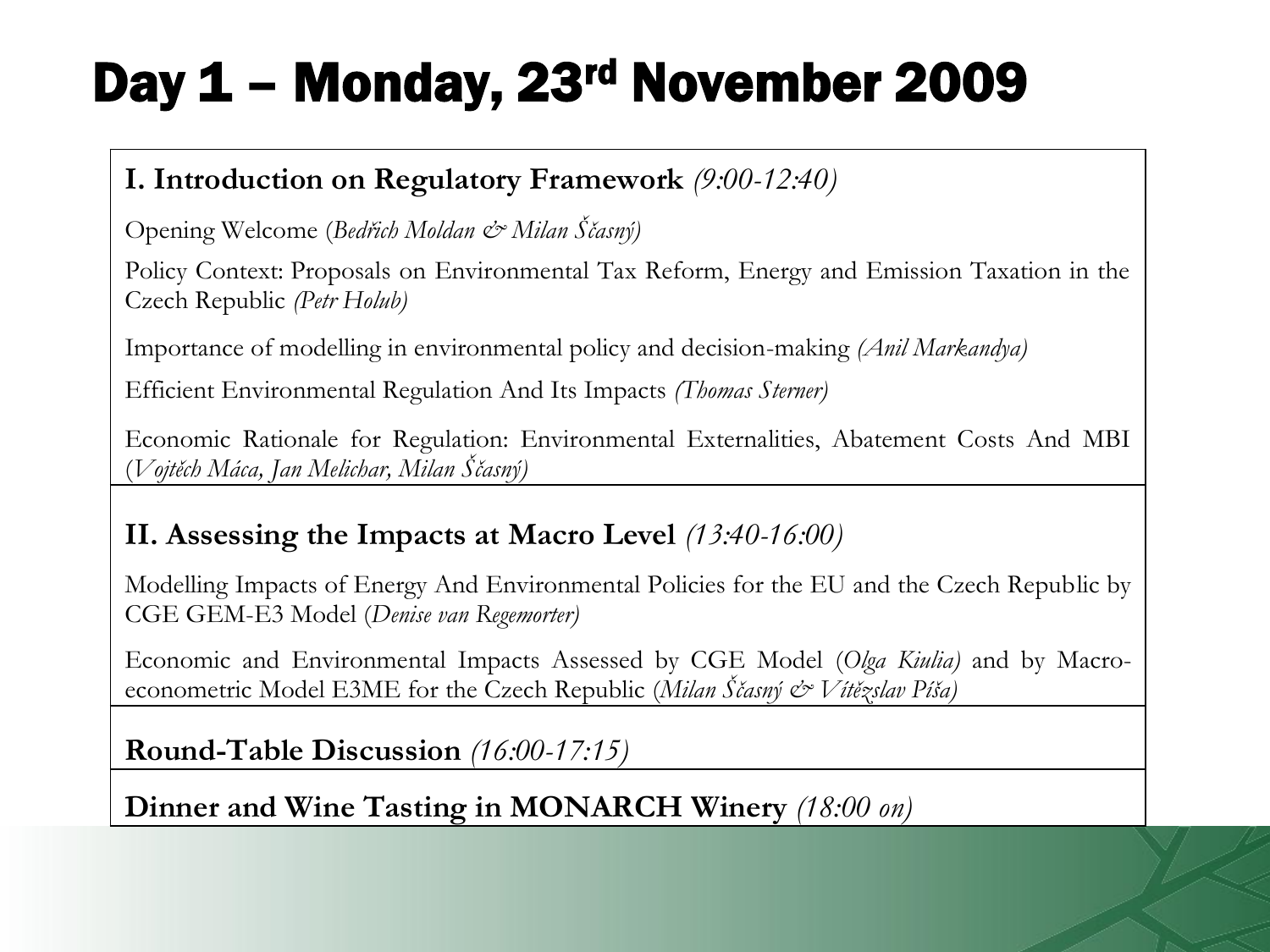## Monarch Wine bar, Na Perštýně 15

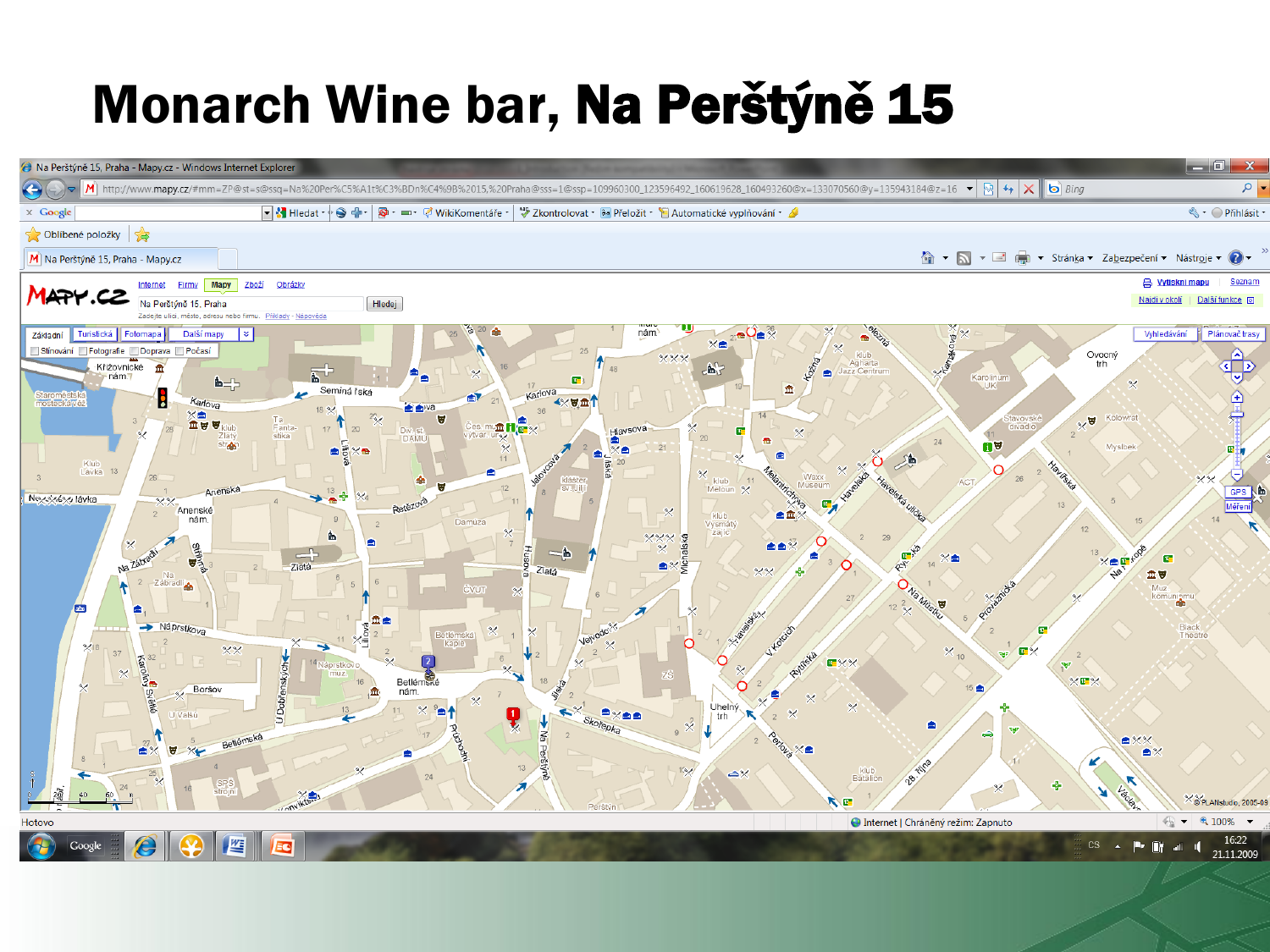## Day 2 - Monday, 24<sup>th</sup> November 2009

#### **III. Partial Equilibrium And Input-Output Analysis Modelling** *(9:00-12:30)*

Assessing the Impacts by Pan-European TIMES Model *(Markus Blesl)*

Energy Supply-Side Optimisation Model MESSAGE *(Jiří Balajka; Lukaš Rečka)*

EFOM/ENV - Energy Flow Optimisation Model for the Czech Republic *(Jiří Spitz)*

Sectoral And Overall Economic Effects of CO<sub>2</sub> Allowance Auction in the CZE (*Lubomír Lízal*)

Linking Input-Output Model With Material Flow Analysis *(Jan Weinzettel, Jan Kovanda)*

#### **IV. Macro Structural Models developed in MODEDR** (13:30-16:30)

Development of CGE Model of the Czech Economy (*Olga Kiulia*)

Ancillary Effects of Carbon Taxation: Czech Application of E3ME Model *(Vítězslav Píša, Milan Ščasný)*

**V. Final Discussion**